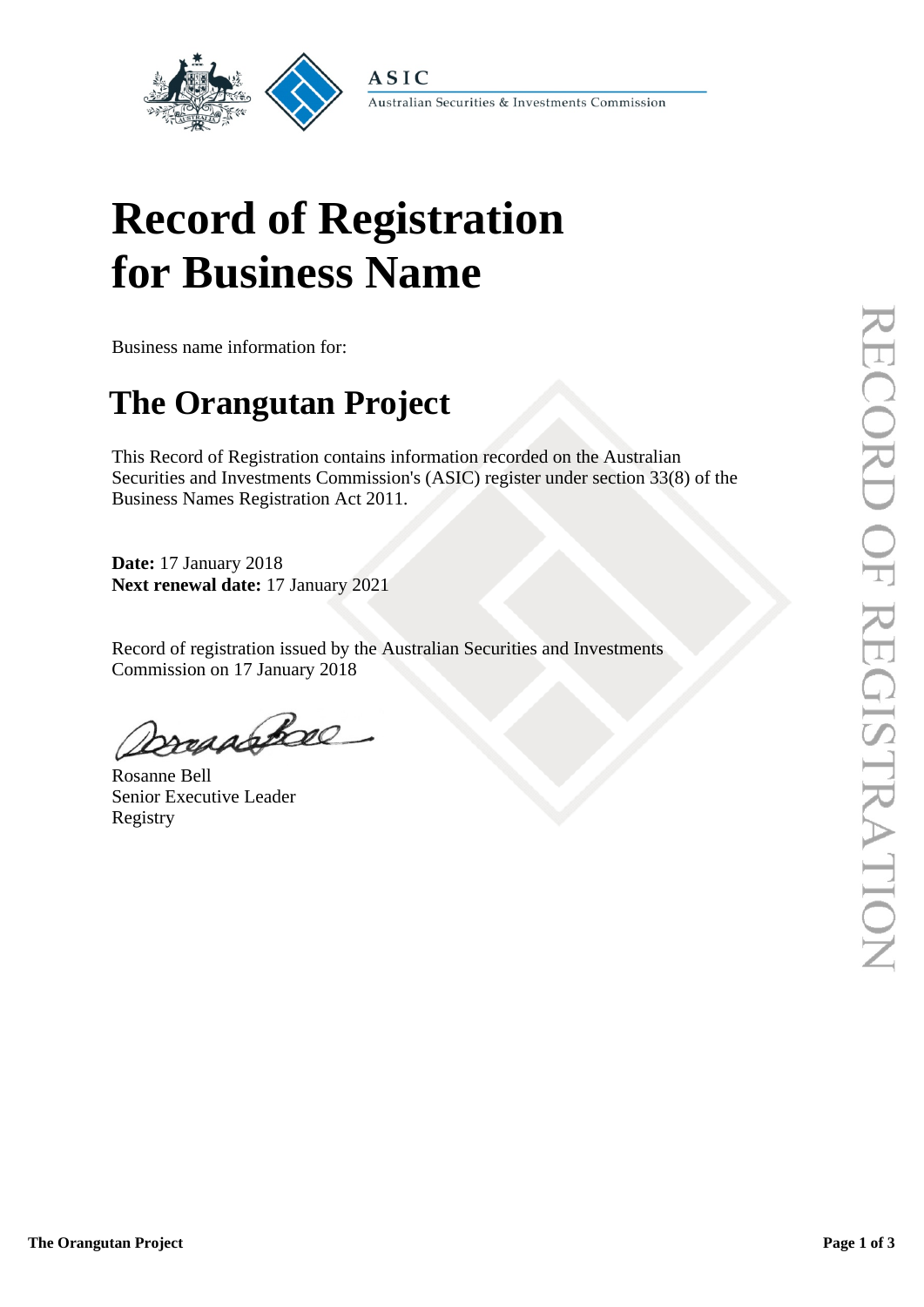

## **Summary of business name details**

**Business name:** The Orangutan Project

**Registration date:** 17 January 2018 **Status:** Registered **Period of registration:** 3 Years **Next renewal date**:17 January 2021

## **Business name holder details**

**Business name holder:** WILDLIFE CONSERVATION INTERNATIONAL LIMITED **Holder type:** Incorporated Body **ABN:** 92607879345

## **Addresses**

#### **Address for service of documents** PO BOX 1414

South Perth WA 6951 Australia

### **Principal place of business**

10A Dunford St Willagee WA 6156 Australia

#### **Email**

rebecca.buswell@orangutan.org.au